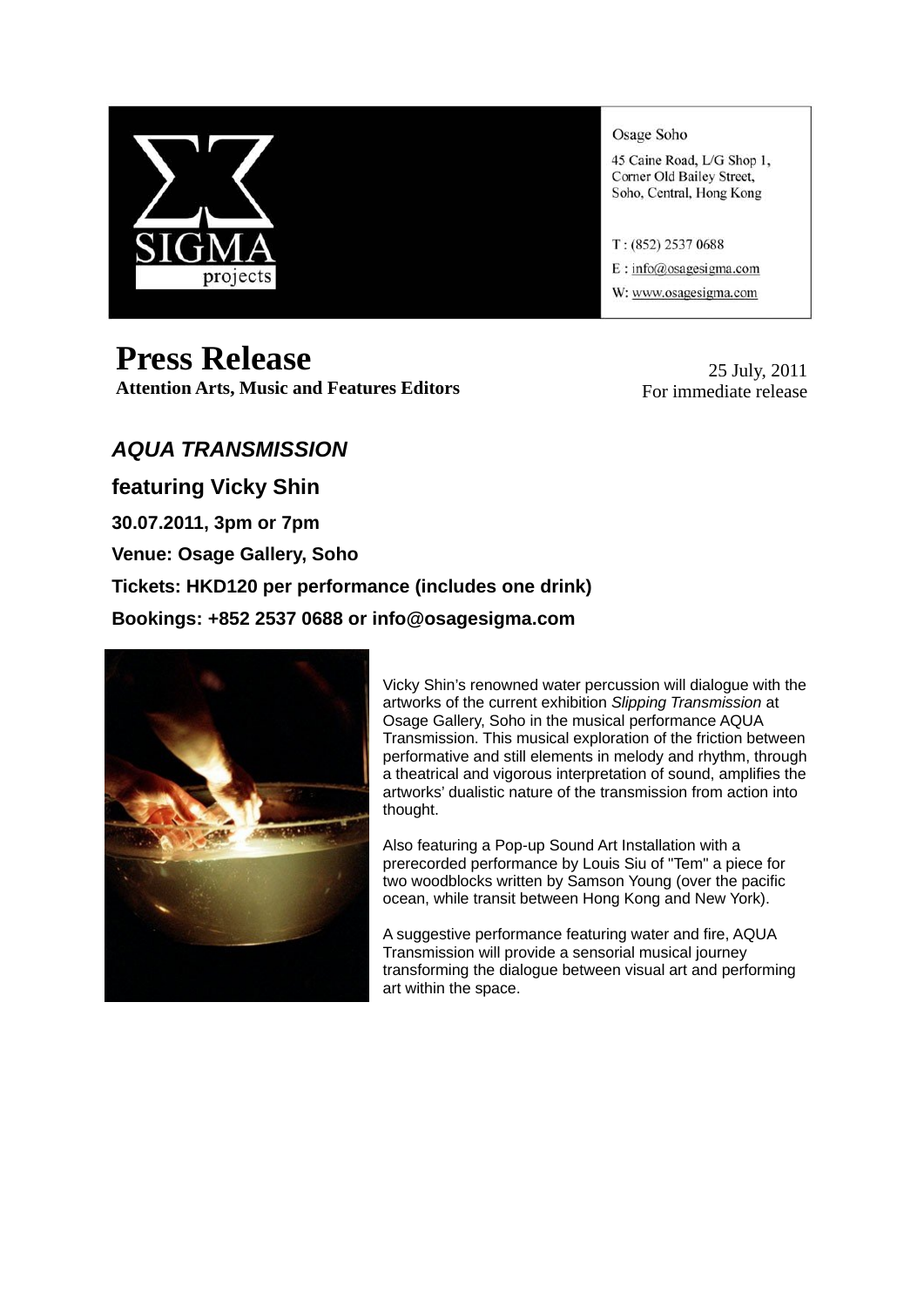

## **Vicky Shin (Hong Kong)**

Highly praised for his remarkable sense of rhythm in the La Presse Montreal, Vicky Shin as performed widely around Asia and North America. His teachers include Alain Cazes and Alexis Hauser and has attended masterclasses conducted by Maestro Yannick Nezet-Seguin and Maestro Kent Nagano in Montreal.

Shin graduated from the Schullich School of Music at McGill University in Montreal Canada and was the first undergraduate student to conduct the McGill Symphony Orchestra and the McGill Wind Orchestra. He has also conducted the McGill Beethoven Orchestra, McGill Percussion Ensemble and was the music director of the McGill Savoy Society, performing a fully staged operetta by Gilbert and Sullivan.

In May 2008, Shin founded Ensemble 514 and organised a charity concer t

in response to the tragic earthquake in Sichuan, China. As a percussionist, Shin had appeared as Timpani soloist with the McGill Wind Orchestra and had toured with the McGill Percussion Ensemble to festivals including the Cool Drummings Festival in Toronto Canada. Last year, Shin was also participated in the First International Competition for Wind Conductors in F rance in 2010.

--END—

| Musician: | Vicky Shin                                                  |
|-----------|-------------------------------------------------------------|
| Venue:    | Osage Gallery, Soho                                         |
| Address:  | 45 Caine Road, Lower Ground Shop 1, Cnr Old Bailey St, Soho |
|           | Central, Hong Kong                                          |
| Tel:      | (852) 2537 0688                                             |
| Date:     | 30 July 2011, 3pm or 7pm                                    |

## **ABOUT** *ACQUA TRANSMISSION*